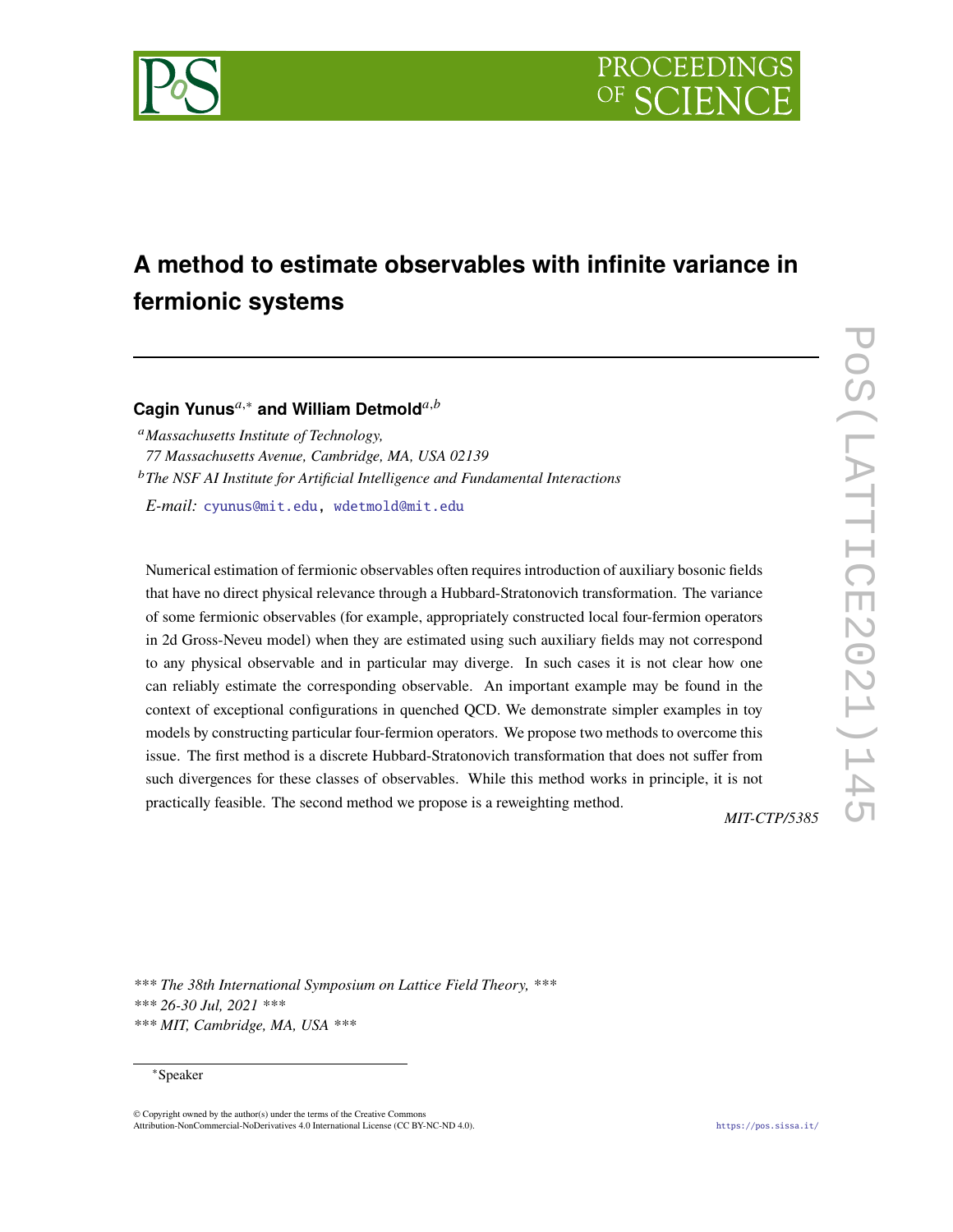# **1. Introduction**

In a Monte Carlo simulation of a Lattice QFT model, depending on the parameters of the Lagrangian, one may sample field configurations with probability weights arbitrarily close to 0. Then, there will be random variables that have an infinite variance. In particular, such large variances are expected for correlation functions constructed from large number of fermionic propagators. A similar problem in the context of the condensed matter physics was investigated in [\[5\]](#page-8-0).

In order to construct confidence intervals for the mean of the random variable from the sample standard deviation one typically employs the Central Limit Theorem. However, for a random variable with infinite variance, the Central Limit Theorem does not apply<sup>[1](#page-1-0)</sup>.

We will propose two methods to overcome this issue. The first method we propose is applicable to fermionic theories where Hubbard-Stratonovich transformation is used to construct auxiliary bosonic variables. We introduce a discrete version of the Hubbard-Stratonovich transformation which generates discrete auxiliary bosonic variables. In this approach, the variance will be finite although can be very large for specific model parameter choices. We will see that while there are instances where this method is useful, it is not practical for large lattice sizes. The second method we propose is a reweighting method which is applicable to semi positive random variables. In this method, the mean of a random variable is expressed as the product of the means of the several random variables each having finite variance. We will test the first method for a toy model and the second method for the 2D Gross-Neveu model.

# **1.1 An example in Euclidean Field Theory**

The partition function of a Euclidean theory involving bosonic fields  $U$  and biliniear in fermionic fields  $\Psi$  can be written as:

$$
Z = \int \mathcal{D}[\Psi \bar{\Psi}] \mathcal{D}[U] e^{-S[U] - \bar{\Psi}D[U]\Psi}
$$
  
= 
$$
\int \mathcal{D}[U] e^{-S[U]} \det D[U]
$$
  
= 
$$
\int \mathcal{D}[U] e^{-S[U]} \prod_{a=1}^{N_D} \lambda_a[U]
$$
 (1)

in the third line the fermions are integrated exactly and where  $N_D$  is the number of eigenvalues  $\lambda_a$  of the Dirac operator  $D[U]$  which is finite in a discretized theory in a finite volume. We will assume that  $D[U]$  is diagonalizable for all U. Then,  $D[U]$  can be written as  $D[U] = Q[U] \Lambda[U] Q^{-1}[U]$ . If  $V_k = \prod_{n=1}^k \bar{\Psi}_{i_n} \Psi_{j_n}$  is any product of k fermion bilinears, then after integrating over the fermionic fields its expectation value can be written as a sum of products of inverses of  $k$  eigenvalues of the

<span id="page-1-0"></span><sup>1</sup>Sample variance for a random variable with infinite variance is also not meaningful, in the sense that it doesn't converge to a particular value as the sample size is increased. Furthermore, it must be stressed that the Central Limit Theorem is valid only asymptotically, that is, as the sample size goes to infinity. Therefore, similar issues will arise when the variance of a random variable is finite but very large compared to its mean squared.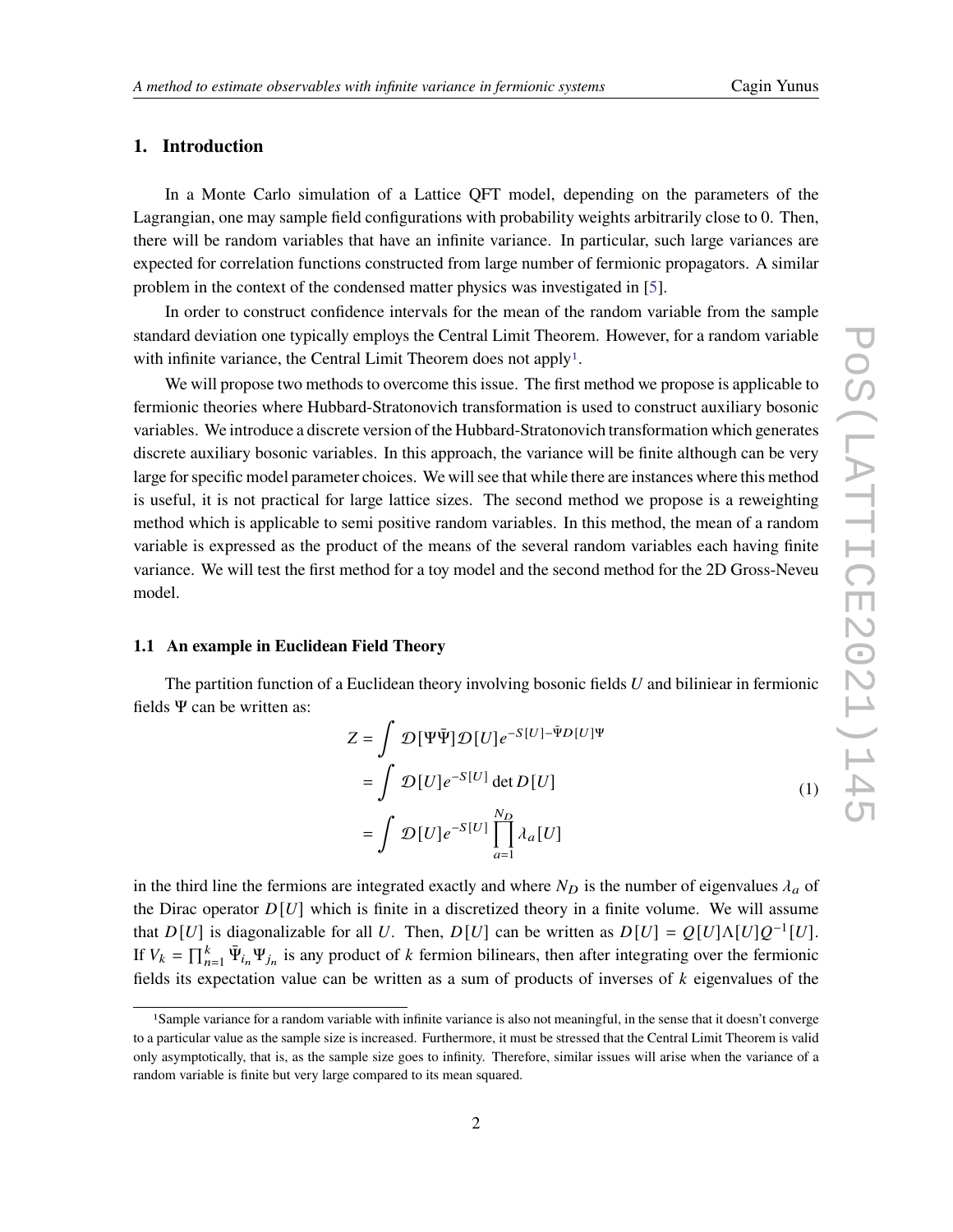Dirac operator. Precisely<sup>[2](#page-2-0)</sup>,

$$
\langle V_k \cdots \rangle = \frac{1}{Z} \int \mathcal{D}[U] e^{-S[U]} \prod_{b=1}^{N_D} \lambda_b[U] \sum_{\pi \in S_n} \text{sgn}(\pi) \prod_{n=1}^k \sum_{a=1}^{N_D} \frac{1}{\lambda_a[U]} v_{i_n}^{(a)}[U] w_{j_{\pi(n)}}^{(a)}[U](\cdots)
$$
 (2)

where  $\cdots$  is any operator insertion that does not coincide with any of the fermions in  $V_k$ . One can project products of inverses of eigenvalues  $\lambda_a$  by considering (U dependent) linear combinations of  $V_k$  as follows. Let us define a new operator  $O_{a_1,\dots, a_k}$  by  $O_{a_1,\dots, a_k} = \prod_{n=1}^k \sum_{i_n, j_n} w_{i_n}^{(a_n)}$  $\binom{(a_n)}{i_n} [U] \nu_{j_n}^{(a_n)}$  $_{j_n}^{(a_n)}[U]\bar{\Psi}_{i_n}\Psi_{j_n}$ where it is assumed that  $a_m \neq a_n$  for  $m \neq n$ . A natural estimator for  $O_{a_1, \dots, a_k}$  is given by:

$$
\hat{O}_{a_1,\dots,a_n} = \frac{1}{N_S} \sum_{i=1}^{N_S} \frac{1}{\prod_{n=1}^k \lambda_{a_n} [U_i]}
$$
(3)

where  $N_S$  is the sample size. Difficulties arise when one of the eigenvalues, say  $\lambda_{a_1}[U]$ , vanishes at  $U = U^*$ . In such a case, ( $\hat{\theta}$  and hence the observable  $V_k$  associated with it) becomes infinite. We will call such confiigurations **exceptional configurations**. We note that the probability of sampling  $U^*$  is 0 since the probability distribution at U is proportional to det  $D[U] = \prod_{a=1}^{N_D} \lambda_a[U]$  and thus observables with a single inverse power of  $\lambda_a$ , are finite even in this case. However, the variance of such a quantity will contain  $\lambda_a^{-2}$  and so will be strictly infinite. It is easy to see that  $\hat{O}_{a_1}$  has infinite variance. The above explains how infinite variance can arise LQFT calculations of complicated theories such as QCD. In a quenced version of the theory the determinant is absent and even the observable will have an infinite contribution. In partially-quenched or mixed-action QCD, where the fermion actionis different in the measure and in defining observables, the observable  $O_{a_1,\dots, a_k}$  is similarly ill-defined.

# **2. Simple examples with infinite variance**

To investigate infinite variance in Monte Carlo sampling, two simple models are introduced and the particulars of infinite variance correlation functions in each model are presented.

#### **2.1 A Toy Model**

We will consider a toy model that exhibits most of the issues we are concerned with. It is a zero dimensional (Euclidean) QFT model of interacting fermions<sup>[3](#page-2-1)</sup>. The Lagrangian is given as  $\mathcal{L} = m\bar{\Psi}\Psi - \frac{g}{2}$  $\frac{g}{2}(\bar{\Psi}\Psi)^2$ . The standard way of getting rid of the quadratic term is to introduce an auxiliary field through the Hubbard-Stratonovich transformation. After fermions are integrated, one obtains  $Z[\eta] = \int d\phi \, e^{-\frac{1}{2}\phi^2 + \bar{\eta} \frac{1}{m+\sqrt{g}\phi} \eta} (m+\sqrt{g}\phi)^{2N_f}$ . In a Monte Carlo simulation, one will use

<span id="page-2-1"></span><sup>3</sup>The fermions will be denoted by  $\Psi = \left( \begin{array}{c} 0 & \text{if } \theta \leq \theta \\ 0 & \text{if } \theta \leq \theta \end{array} \right)$ Ψ1 · · ·  $\Psi_{N_f}$  $\Big\}$ and  $\bar{\Psi} = (\bar{\Psi}_1 \cdots \bar{\Psi}_{N_f})$  where  $\Psi_i =$  $\left| \Psi_i^{\uparrow} \right|$  $\Psi_i^{\downarrow}$  $\bigg), \bar{\Psi}_i =$  $\left( \bar{\Psi}_i^{\uparrow} \right)$  $\bar{\Psi}_i^{\downarrow}$ ! are two component

Grassmannian variables.

<span id="page-2-0"></span><sup>&</sup>lt;sup>2</sup>The columns  $v^{(a)}[U]$  of  $Q[U]$  are right eigenvectors of  $D[U]$  and the rows  $(w^{(a)})^T[U]$  of  $Q^{-1}[U]$  are left eigenvectors of  $D[U]$ . They satisfy  $(w^{(a)})^T [U] v^{(b)} [U] = \delta^{ab}$ .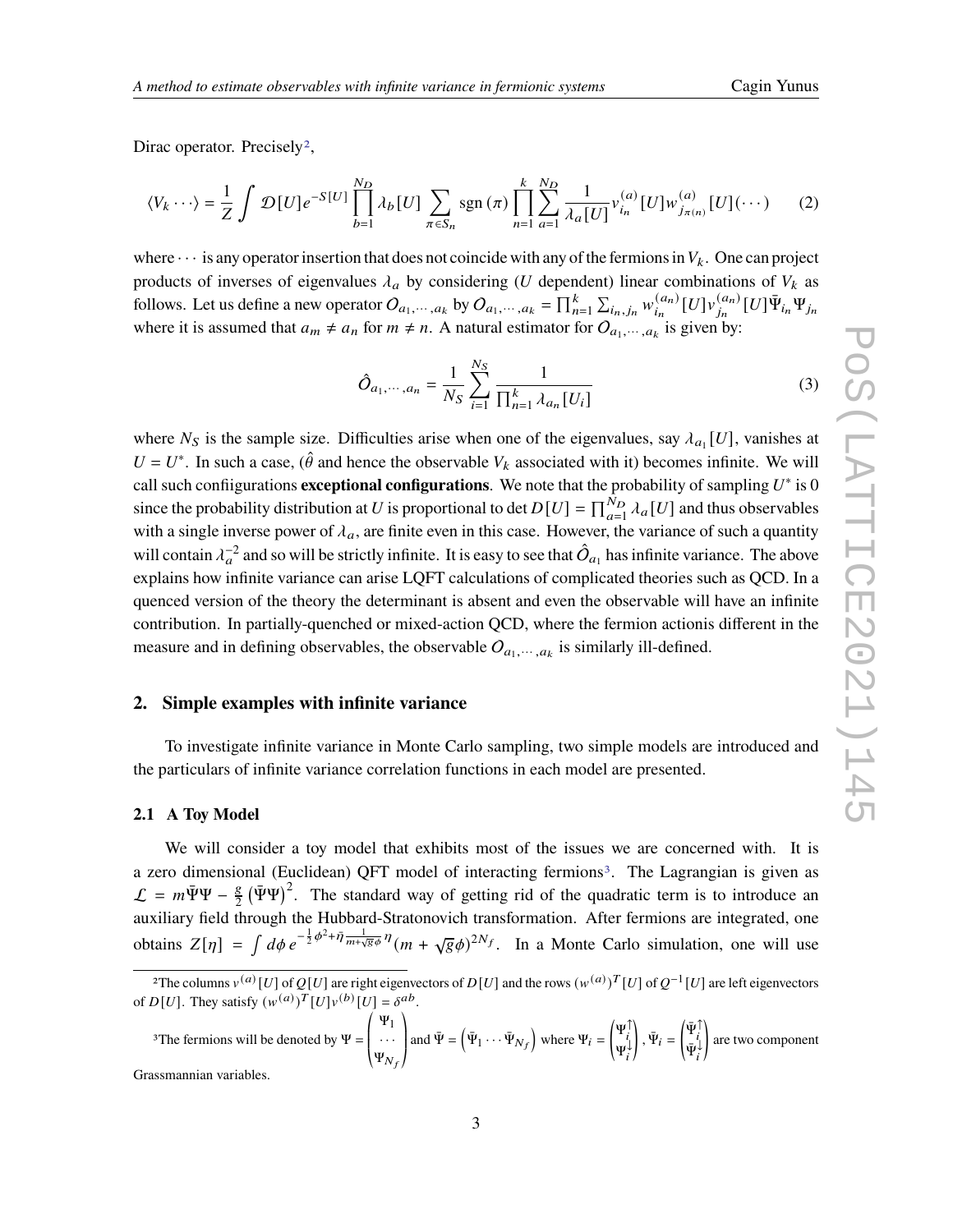$P(\phi) \propto e^{-\frac{1}{2}\phi^2} (m + \sqrt{g}\phi)^{2N_f}$  as the probability weight. Suppose we are interested in the observable  $O = \prod_{i=1}^{2N_f} \prod_{s=\uparrow,\downarrow} \bar{\Psi}_i^s \Psi_i^s$ . In terms of the auxiliary field, expectation value of the O is given as:

$$
\langle O \rangle = \frac{\int d\phi \, e^{-\frac{1}{2}\phi^2}}{\int d\phi e^{-\frac{1}{2}\phi^2} \left( m + \sqrt{g}\phi \right)^{2N_f}} \tag{4}
$$

It is clear from the above expression that  $\langle O \rangle$  is finite. However, one will run into trouble while calculating this quantity in a Monte Carlo simulation. This happens because one estimates the expectation value of the observable by the following estimator in a Monte Carlo simulation  $\langle O \rangle_{MC}$  =  $\frac{1}{N_s} \sum_{n=1}^{N_s} O(\phi_n)$  where  $N_s$  is the sample size and  $O(\phi) = (m + \sqrt{g}\phi)^{-N_f}$  is the representation of the observable in terms of the auxiliary field. We see that, this quantity has a singularity at  $\phi^* = -\frac{m}{\sqrt{g}}$ . In fact, the variance of this estimator is divergent as the second moment diverges:

$$
\langle O^2(\phi) \rangle = \frac{\int d\phi \, e^{-\frac{1}{2}\phi^2} \left( m + \sqrt{g}\phi \right)^{-2N_f}}{\int d\phi e^{-\frac{1}{2}\phi^2} \left( m + \sqrt{g}\phi \right)^{2N_f}} = \infty \tag{5}
$$

#### **2.2 Gross-Neveu Model**

The Gross-Neveu (GN) model [\[2\]](#page-7-0) is a simple model of fermions in  $d = 2$  dimensions (where it is renormalizable) interacting via four-fermion couplings that shares some important properties with QCD. Notably it is asymptotically free and demonstrates chiral<sup>[4](#page-3-0)</sup> symmetry breaking. These properties make the Gross-Neveu model useful as a simple testing ground for new ideas that may eventually be applied to QCD. The Lagrangian of the Gross-Neveu model in the continuum is given by:  $\mathcal{L} = \bar{\Psi} (\hat{\mathcal{J}} + m) \Psi - \frac{g}{2}$  $\frac{g}{2}$  ( $\bar{\Psi}\Psi$ )<sup>2</sup>. In this work, we will consider the Gross-Neveu model on the lattice with Wilson fermions and  $N_f = 2$  species.

# **3. Discrete Hubbard-Stratonovich Transformation**

The continuous Hubbard-Stratonovich transformation is valid for all commuting variables Φ and is given by:

$$
e^{\frac{1}{2}\Phi^2} = \frac{1}{\sqrt{2\pi}} \int du \, e^{-\frac{1}{2}u^2 + u\Phi} \tag{6}
$$

However, in problems where  $\Phi$  is constructed out of fermions, the above equation is only required to satisfied up to an even power of  $\Phi$  which we will denote by<sup>[5](#page-3-1)</sup>  $2N_f$  since  $\Phi^{2N_f+1} = 0$  because of the anticommuting nature of the fermion fields. This observation brings the possibility of solving this equation by introducing an auxiliary variable that takes values in a discrete finite set. We aim to solve the following equation (here  $w_a$  should be positive to have a probabilistic representation and  $t_a$  should be real to avoid a sign problem):

<span id="page-3-2"></span>
$$
e^{\frac{1}{2}\Phi^2} = \sum_a w_a e^{t_a \Phi} \tag{7}
$$

<span id="page-3-0"></span><sup>4</sup>For the version of the model we are discussing, it is a discrete version of the chiral symmetry. But it is easy to modify the action to obtain a theory with the continuous chiral symmetry.

<span id="page-3-1"></span><sup>&</sup>lt;sup>5</sup>In theories that have spinor dimension 2,  $N_f$  is the number of fermions.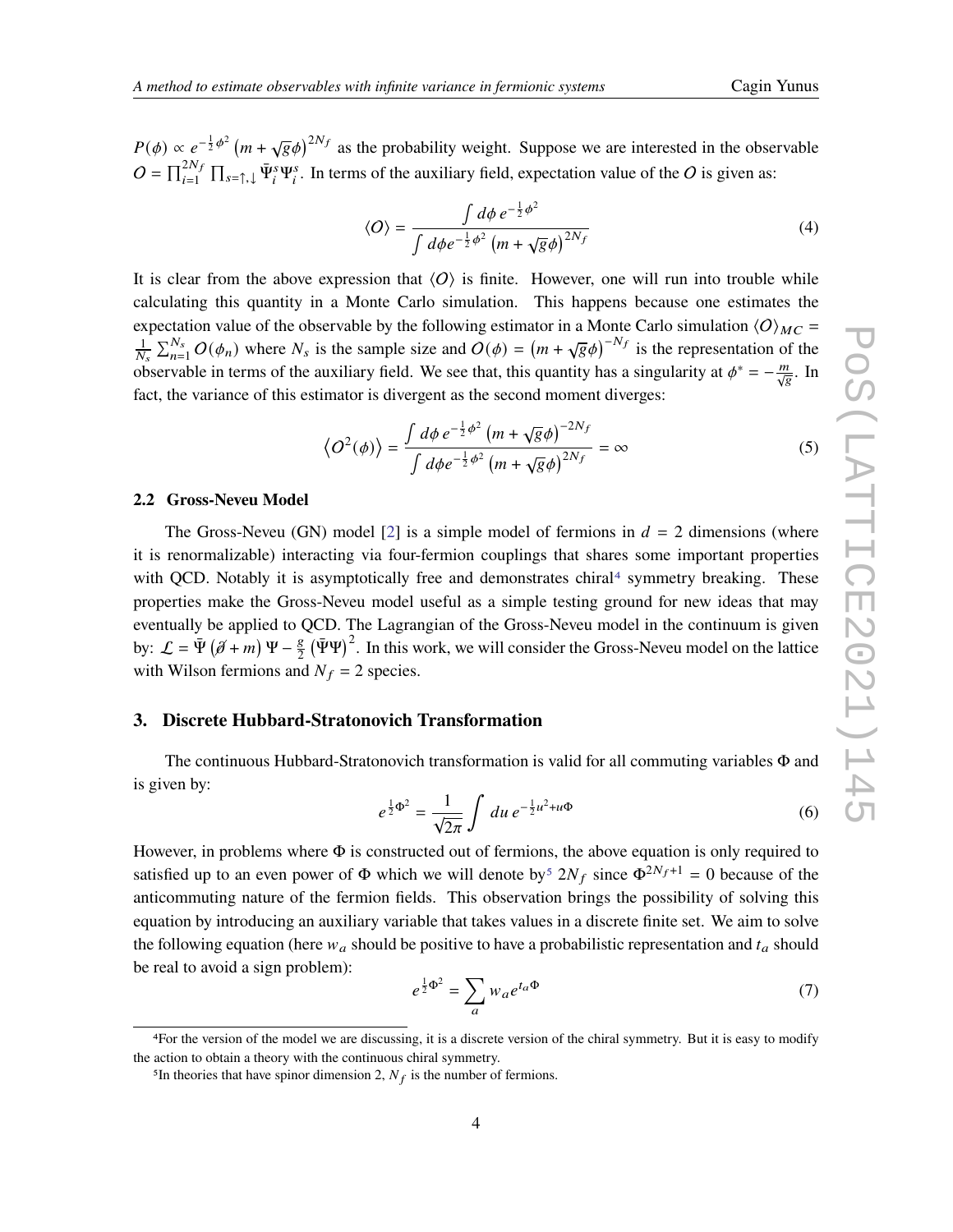where  $\Phi$  is assumed to satisfy  $\Phi^{2N_f+1} = 0$ . Now we consider  $\Phi$  as a real variable and interpret the above equation (we make the transformation  $\Phi \to i\Phi$ ) as equality of the two real power series in  $\Phi$  up to the  $2N_f$ th order in  $\Phi$ :

$$
e^{-\frac{1}{2}\Phi^2} = \sum_a w_a e^{it_a \Phi} + O\left(\Phi^{2N_f+1}\right) \qquad \text{where } \Phi \in \mathbb{R}
$$
 (8)

We may also think of the series on the left and the right side as the characteristic functions<sup>[6](#page-4-0)</sup> of the two probability densities in the conjugate variable *t*. These densities are given as  $\frac{1}{\sqrt{2\pi}}e^{-\frac{1}{2}t^2}$  and  $\sum_a w_a \delta(t - t_a)$ , respectively. Then, the condition [\(7\)](#page-3-2) is equivalent to the following: if  $f(t)$  is a polynomial of degree at most  $2N_f$ , then it needs to satisfy the following equation:

$$
\frac{1}{\sqrt{2\pi}} \int_{-\infty}^{\infty} dt \, e^{-\frac{1}{2}t^2} f(t) = \sum_{a} w_a f(t_a) \tag{9}
$$

This equation can be solved using the method of Gaussian quadrature. Explicitly, if  $He_n(t)$  are the (probabilist's) Hermite polynomial<sup>[7](#page-4-1)</sup> then  $t_a$  are the roots of  $He_{N_f+1}(t)$  and  $w_a$  are given by  $W_a = \frac{(N_f!)^2}{He^{\prime} + (t_0)He^{\prime}}$  $\frac{(N_f\tau)}{He'_{N_f+1}(t_a)He_{N_f}(t_a)}$ .

A less general discrete version of the Hubbard-Stratonovich transformation was first proposed in [\[3\]](#page-8-1). This transformation has proven to be useful for Quantum Monte Carlo simulations, see for example [\[1\]](#page-7-1) and [\[6\]](#page-8-2).

# **3.1 Discrete Sampling vs. Continuous Sampling for the Toy Model**

In the context of the toy model, we compare the discrete Hubbard-Stratonovich transformations to the continuous Hubbard-Stratonovich transformation and discrete transformations to each other by inspecting the mean and the logarithm of the standard deviation of the observable  $O =$  $\prod_{i=1}^{2N_f} \prod_{s=\uparrow,\downarrow} \bar{\Psi}_i^s \Psi_i^s$  as a function of sample size. In Figure [1a,](#page-5-0) we show the logarithm of the standard deviation of O against the logarithm of the standard deviation of the sample size. In Figure [1b,](#page-5-0) we show the mean of O against the sample size for the parameters  $m = \sqrt{3}$  and  $g = 1.0$ . One expects the slope of  $log(std(O))$  to converge to -0.5. While this is observed to be correct for discrete sampling, one observes that jumps continue over the sample sizes that could be investigated for the continuous sampling. We further note that it is possible to choose  $m$  and  $g$  such that the exceptional configuration is one of the roots of the  $He_{N_f+1}(t)$ . In this case, the discrete sampling will obey the correct scaling law however the mean will be biased.

Nowever the mean will be blased.<br>We have chosen the parameters such that the exceptional configuration ( $\phi^* = -\sqrt{\frac{F(t)}{F(t)}}$ 3) is extremely close to one of the roots of *He*3. There are several observations to make:

• In Figure [1a](#page-5-0) the plot of  $He_8$  exhibits jumps because it has a root that is very close to the exceptional configuration  $\phi^* = -\sqrt{3}$ . The probability of sampling this root is  $p \approx 3 \times 10^{-7}$  and one expects to sample this root about 30 times within a sample size of  $N_s = 10^8$ . Indeed we observe that the first jump appears around  $N_S \sim \frac{1}{p}$  with later jumps that are less noticeable.

<span id="page-4-0"></span><sup>&</sup>lt;sup>6</sup>Characteristic function of a random variable *X* is defined as  $\phi(t) = \langle e^{itX} \rangle$ .

<span id="page-4-1"></span> $7He_n(t) = (-1)^n e^{\frac{1}{2}t^2} \frac{d^n}{dt^n} e^{-\frac{1}{2}t^2}.$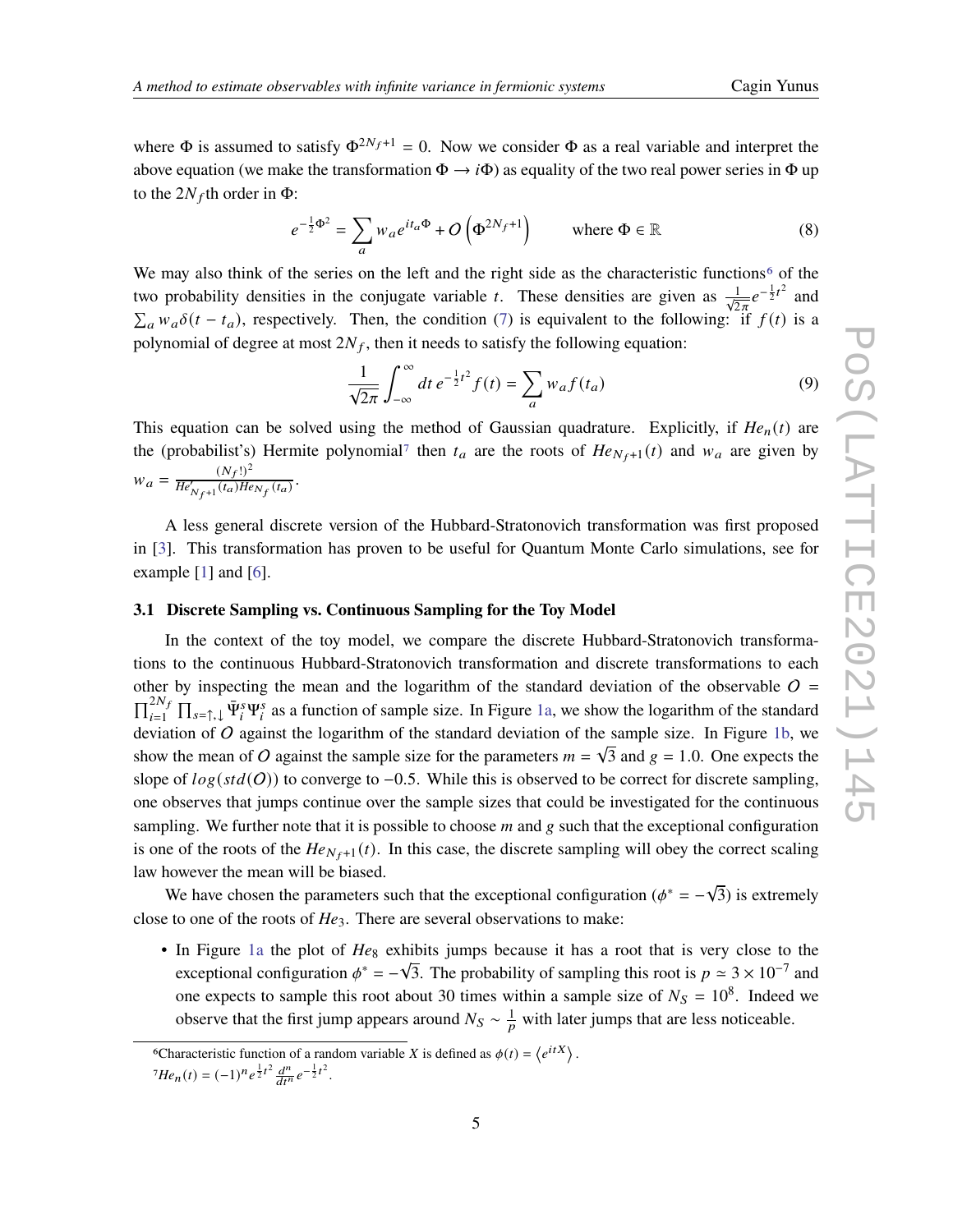- In Figure [1a](#page-5-0) the plot of *He*<sup>3</sup> doesn't exhibit any jumps although it has a root that is extremely close the exceptional configuration. This is because the sample size  $N_s = 10^8$  is not large enough to hit the root that is close to the exceptional configuration which has probability  $p \approx 10^{-13}$ . However, since the net contribution of this root is large, we observe a bias for the mean of O. This bias should start to disappear for  $N_S \gtrsim 10^{13}$  and one would start to see jumps in the plot of standard deviation. For  $N_S \gg 10^{13}$  both bias and jumps will disappear.
- We further investigate the last point by changing the mass in Figure [1d.](#page-5-0) We don't see any jumps for  $m = 1.03$  because the roots are not close to the exceptional configuration. We observe that as we approach  $m = 1.73$  jumps starts to appear before disappearing again.

<span id="page-5-0"></span>

Figure 1(a): Logarithm of the standard deviation of  $O$  vs. logarithm of the sample size for  $m = 1.73$ ,  $g = 1.0$  and  $N_f = 2$  with various sampling schemes for the toy model.



Figure 1(c): Logarithm of the standard deviation of  $O$  vs. logarithm of the sample size for various  $m, g = 1.0$  and  $N_f = 2$ . *He*<sub>3</sub> is chosen for the discrete sampling scheme. Total sample size is  $N_S = 10^8$ .



Figure 1(b): Ratio of the sample mean of  $O$  to mean of  $O$  vs. sample size for  $m = 1.73$ ,  $g = 1.0$  and  $N_f = 2$  with various sampling schemes for the toy model.



Figure 1(d): Ratio of the sample mean of  $O$  to mean of  $O$  vs. sample size for various  $m, g = 1.0$  and  $N_f = 2$ . *He*<sub>3</sub> is chosen for the discrete sampling scheme. Total sample size is  $N_S = 10^8$ .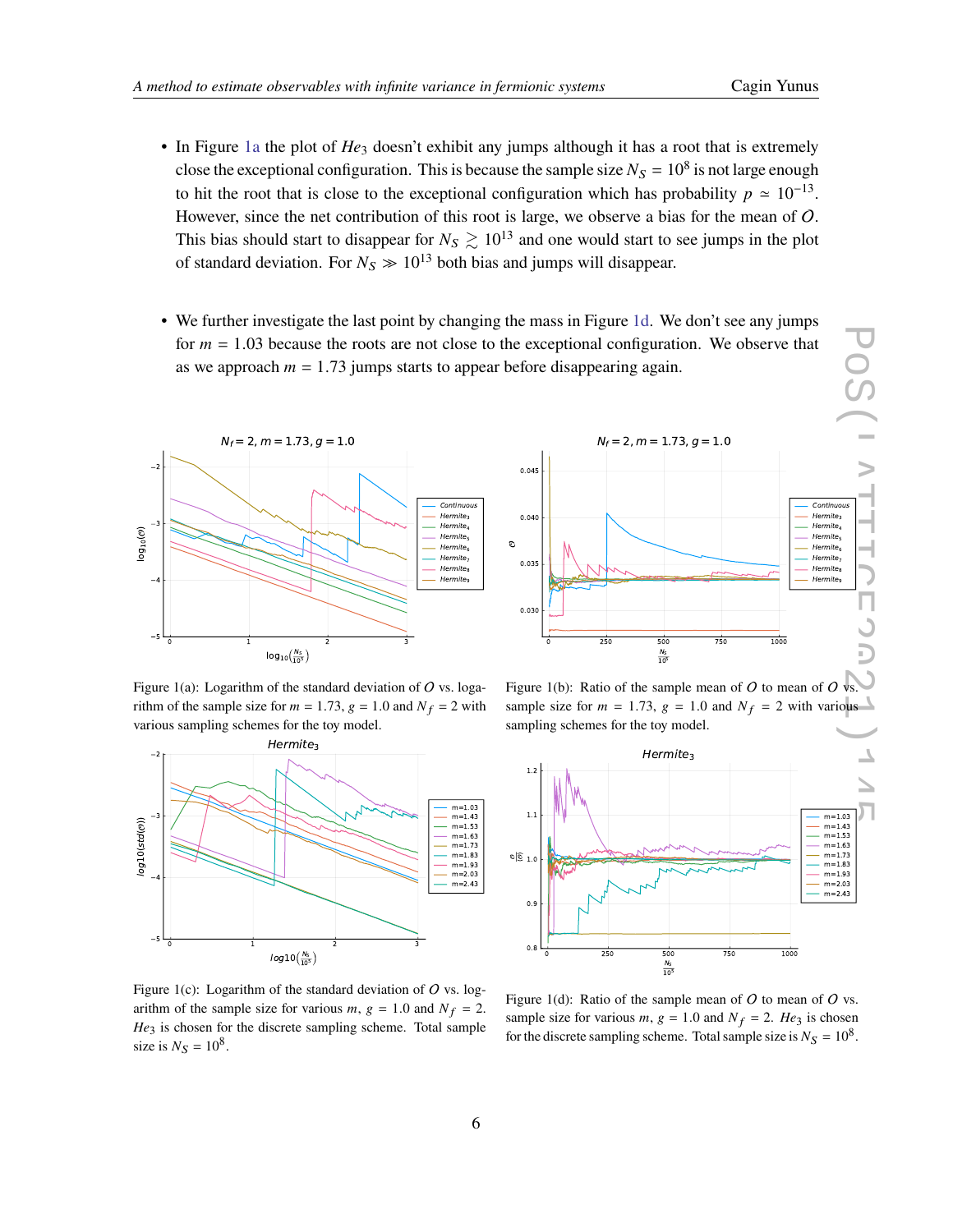### **3.2 Summary**

The discrete sampling schemes we have proposed has finite variance by construction. Furthermore, it is useful for calculating exact quantities for small lattices and elucidating the underlying issues of infinite variance. However, as this variance can be very large this scheme may not be practically feasible. In fact ongoing work shows that the discrete sampling scheme does not solve issues we have explored for the 2d Gross-Neveu model with a lattice size as small as  $L = 8 \times 8$ .

# **4. Reweighting**

In this section, we suggest a more general method to sample observables with infinite variance by dismantling the difference between the probability measure and the observable gradually.

Assume that we have a (unnormalized) probability weight  $P(x)$  and a positive observable we want to estimate  $O(x)$ . One wants to calculate  $\langle O \rangle = \frac{\sum_{x} P(x) O(x)}{\sum_{y} P(x)}$  $\frac{\sum_{i} P(x) O(x)}{\sum_{x} P(x)}$ . A standard estimator for this quantity is given by  $\hat{O} = \frac{1}{N_s} \sum_{i=1}^{N_s} O(x_i)$  where  $x_i$  has sampled with respect to the probability weight  $P(x)$ . If the second moment of O with respect to  $P(x)$  is infinite then the expected variance of this estimator is not defined. To overcome this issue, we will introduce new (unnormalized) probability weights  $P_{\mu}(x) \equiv P(x)O(x)^{\mu}$ . Note that  $P_0(x) = P(x)$ . We will denote the expectation value of an observable with respect to  $P_{\mu}(x)$  by  $\langle \cdot \rangle_{\mu}$ . Now it is easy to verify that:

$$
\langle O \rangle = \prod_{r=0}^{N-1} \left\langle O(x)^{1/N} \right\rangle_{\frac{r}{N}},\tag{10}
$$

where N is a positive integer. One expects that for a suitable N, the estimators  $\frac{1}{N_r} \sum_{i=1}^{N_r} O(x_i)^{\frac{1}{N}}$  where  $x_i$  are sampled with respect to  $P_{\frac{r}{N}}(x)$  will have finite variance for  $r = 0, \dots, N-1$ . If this is the case, then a new estimator  $\tilde{O}$  of  $\langle O \rangle$  is given by:

$$
\tilde{O} = \prod_{r=0}^{N-1} \left( \frac{1}{N_r} \sum_{i_r=1}^{N_r} O\left(x_{i_r}\right) \right) \tag{11}
$$

where  $x_{i_r}$  are sampled with respect to  $P_{\frac{r}{N}}(x)$ .

Figure 2 represents the results of the estimator  $\tilde{O}$  for the Gross-Neveu model for  $N = 10$  and  $L = 2 \times 2$  with varying sample sizes where  $O = \prod_{i=1}^{2} \prod_{\sigma=\uparrow,\downarrow} \bar{\Psi}_{i}^{\sigma}(1,1) \Psi_{i}^{\sigma}(1,1)$ . We also compare different step numbers for a total sample size (TSS) of  $10<sup>7</sup>$ . We use the median of the means estimator to determine the confidence intervals, see [\[4\]](#page-8-3) for further details.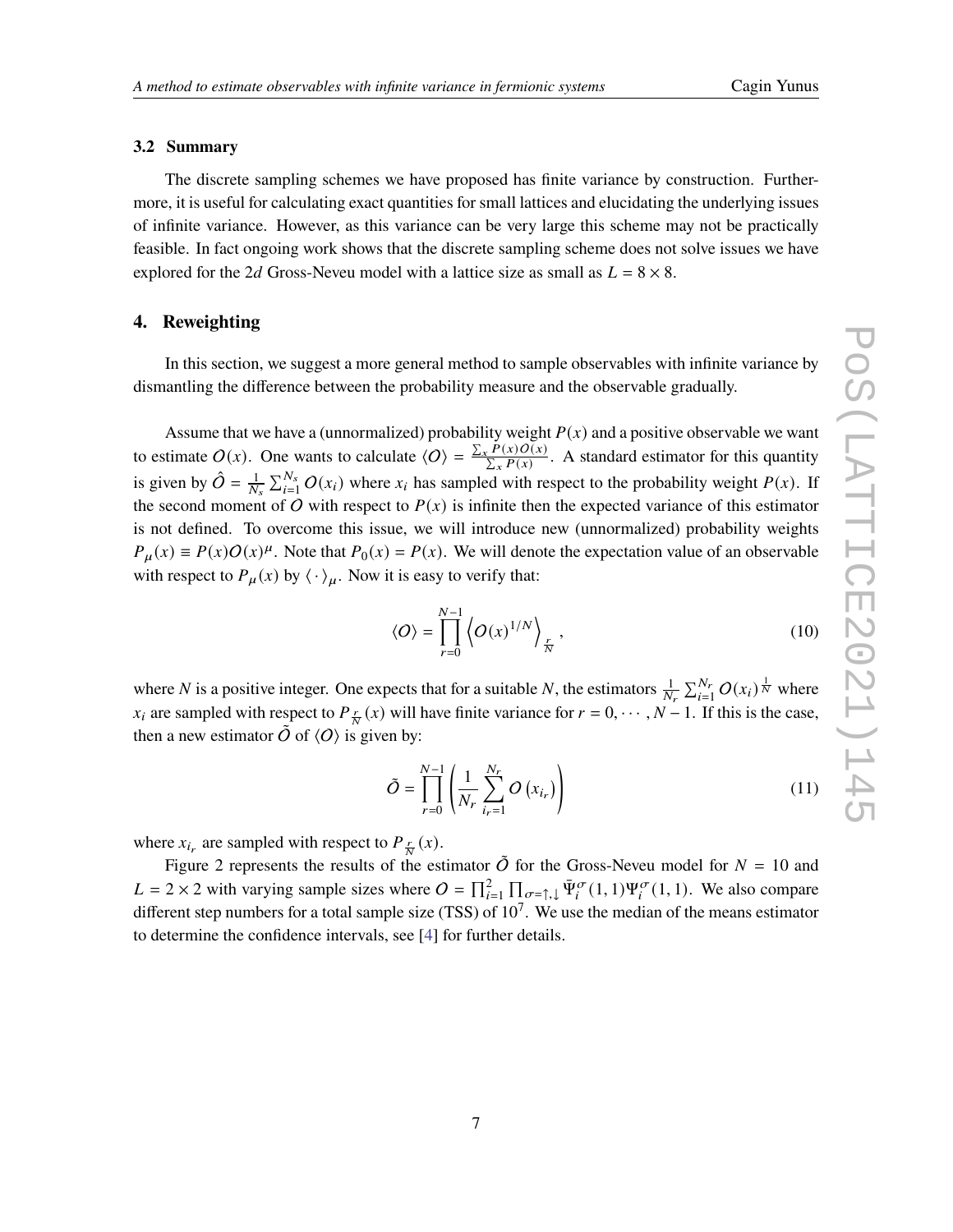



Figure 2(a): Estimators for the mean of O obtained with median of the means estimator for various sample sizes and for  $N = 10$ steps for the Gross-Neveu model with  $L = 2 \times 2$ ,  $m = -1.5$ ,  $\sqrt{g}$  = 2.0. The purple line shows the exact value obtained with discrete sampling scheme. The abbreviation "cl" refers to "confidence level".

Estimators for the mean of  $O$  obtained with median of the means estimator for various step numbers and for total sample size  $TSS = 10^7$  for the Gross-Neveu model with  $L = 2 \times 2$ ,  $m = -1.5$ ,  $\sqrt{g}$  = 2.0. The purple line shows the exact value obtained with the discrete sampling scheme. The abbreviation "cl" refers to "confidence level".

# **5. Conclusions**

We have developed a discrete sampling scheme to overcome the issue of infinite variance. It is observed that while the resulting estimators have finite variances, the variances can be very large and therefore these estimators may be impractical. We further developed another sampling scheme which may be applied in any context where it is possible to generate configurations in a Monte Carlo setting and the observable one is interested in is non-negative. We stress that while the method is constructed to estimate observables with infinite variances, it is also expected to be useful in situations with finite but very large noise to signal ratios.

# **Acknowledgments**

WD and CY are supported in part by the U.S. Department of Energy, Office of Science, Office of Nuclear Physics under grant Contract Number DE-SC0011090. WD is also supported by the SciDAC4 award DE-SC0018121, and by the National Science Foundation under Cooperative Agreement PHY-2019786 (The NSF AI Institute for Artificial Intelligence and Fundamental Interactions, http://iaifi.org/).

# **References**

- <span id="page-7-1"></span>[1] A. Bulgac, J. E. Drut, and P. Magierski. Quantum monte carlo simulations of the bcs-bec crossover at finite temperature. *Physical Review A*, 78(2), Aug 2008. ISSN 1094-1622. doi: 10.1103/physreva.78.023625. URL <http://dx.doi.org/10.1103/PhysRevA.78.023625>.
- <span id="page-7-0"></span>[2] D. J. Gross and A. Neveu. Dynamical symmetry breaking in asymptotically free field theories. *Physical Review D*, 10(10):3235–3253, Nov. 1974. doi: 10.1103/PhysRevD.10.3235.